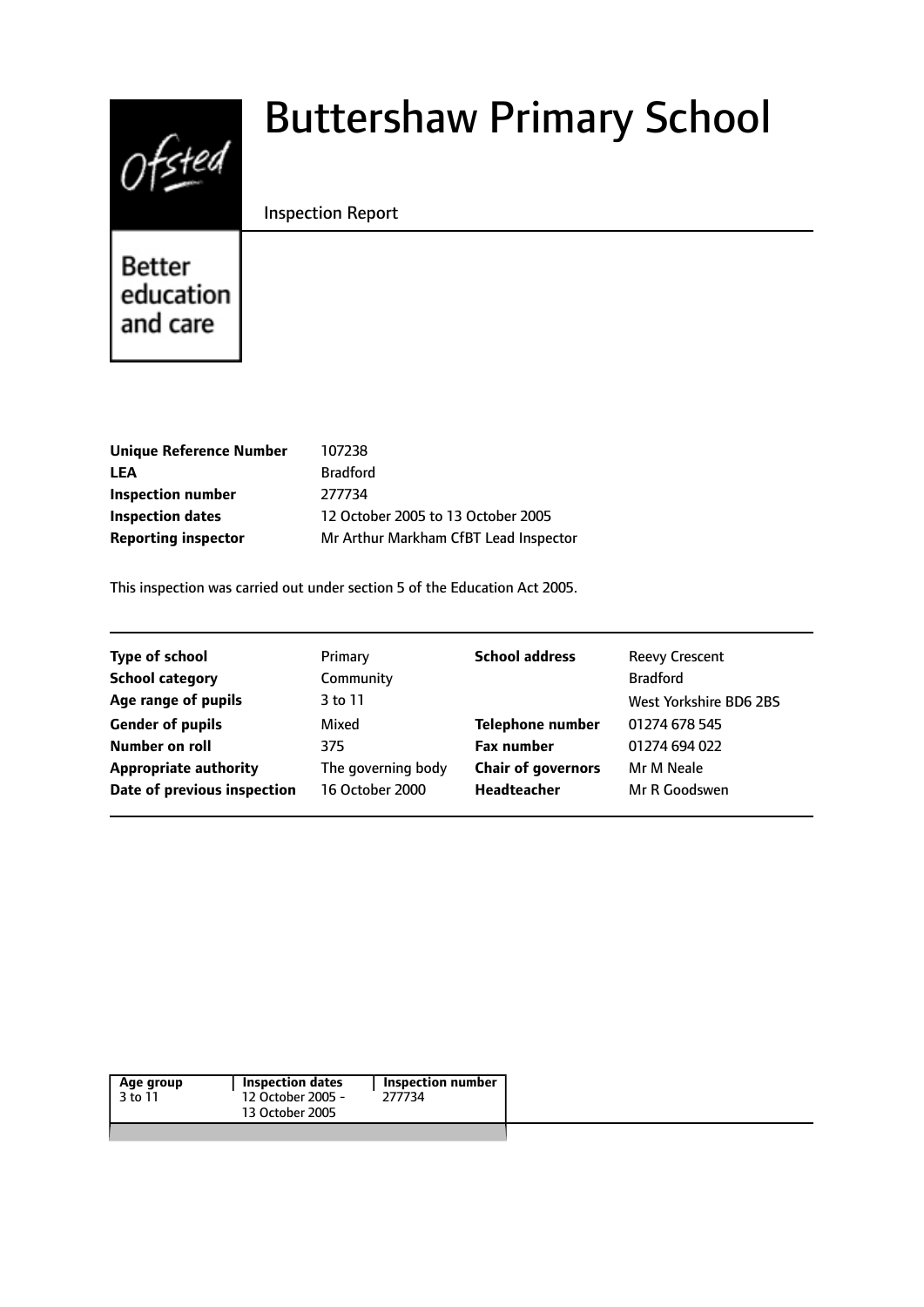© Crown copyright 2006

#### Website: www.ofsted.gov.uk

This document may be reproduced in whole or in part for non-commercial educational purposes, provided that the information quoted is reproduced without adaptation and the source and date of publication are stated.

Further copies of this report are obtainable from the school. Under the Education Act 2005, the school must provide a copy of this report free of charge to certain categories of people. A charge not exceeding the full cost of reproduction may be made for any other copies supplied.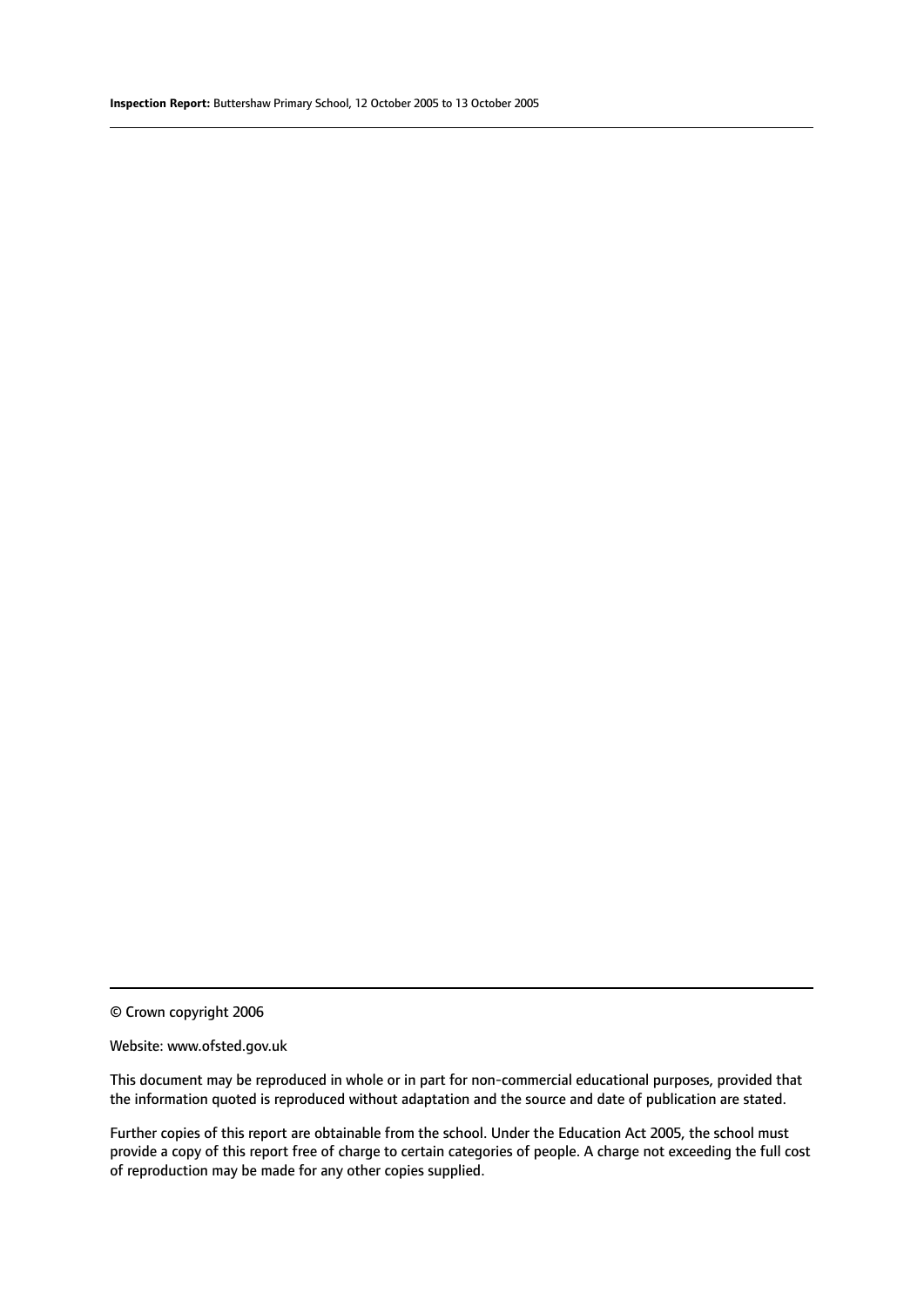# **Introduction**

The inspection was carried out by three Additional Inspectors.

# **Description of the school**

Buttershaw Primary School issituated in an area of high social deprivation in Bradford. The school is larger than average with 375 pupils on roll aged from three to eleven years. The vast majority of children are of white British background and the number claiming free school meals is well above average. The percentage with learning difficulties and disabilities is above average. When they start in the nursery, the majority of children have very low-level skills.

The school is involved in an Excellence in Cities initiative aimed at raising standards and has recently achieved Healthy School status.

# **Key for inspection grades**

| Grade 1 | Outstanding  |
|---------|--------------|
| Grade 2 | Good         |
| Grade 3 | Satisfactory |
| Grade 4 | Inadequate   |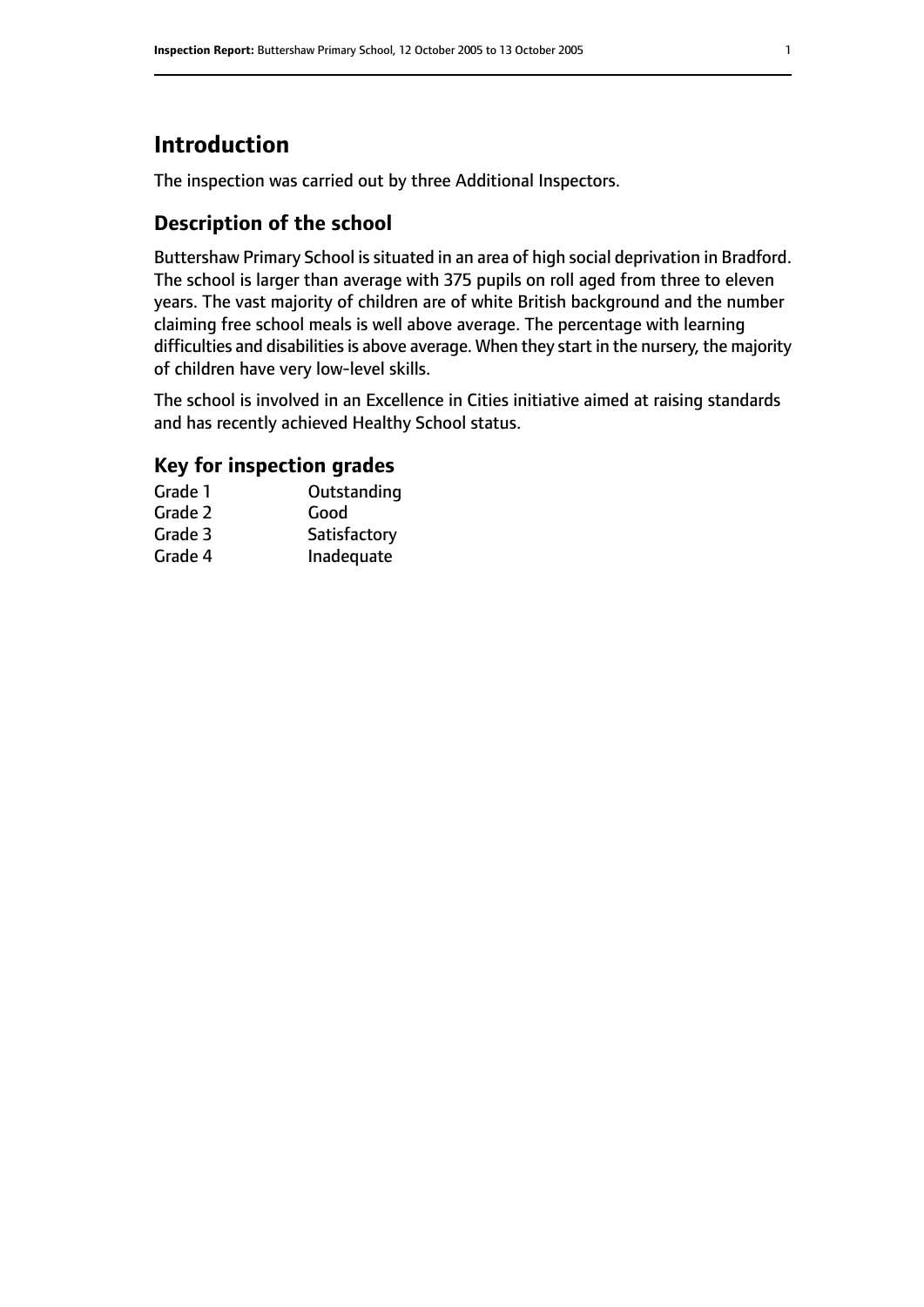# **Overall effectiveness of the school**

#### **Grade: 3**

The inspectors judge that school effectiveness is satisfactory and not good as judged by the school. This is because, although the school is implementing a range of measures to improve the progress made by pupils, standards are not rising at a fast enough rate. The factors impacting adversely on standards are carefully analysed, but the action being taken is yet to have great effect.

The school has a positive ethos and pupils enjoy their learning. The headteacher gives a clear educational direction to the school and this has successfully developed a strong team approach with a commitment to improvement. Parents are pleased with the school and particularly the high level of care given to their children. Although teaching is satisfactory overall and some is good, work is often not challenging enough and teachers' marking of pupils' work does not clearly indicate how they might improve. Lessons are well planned, but limited use is made of interactive whiteboards to make lessons interesting for pupils and stimulate their learning. Great emphasis is put on ensuring the needs of all children are met and provision for pupils' personal development is good. Children in the Foundation Stage make good progress from their low level skills on entry because teachers present a wide range of interesting and stimulating activities. The school gives satisfactory value for money.

The school works well in partnership with neighbouring schools and its involvement in the Excellence in Cities initiative has a positive impact on provision. Monitoring and evaluation systems are well organised and the school consequently has a clear understanding of its performance and those areas that need further improvement. The school has made sound progress since the last inspection and is well placed to improve further.

## **What the school should do to improve further**

Improve pupils' standards and progress in English, mathematics and science by:

- Raising the challenge for and expectations of pupils of all abilities.
- Ensuring that the marking of pupils' work makes clear what they need to do to improve.
- Making more use of the interactive whiteboards to make lessons more stimulating for pupils.

# **Achievement and standards**

#### **Grade: 3**

The school judges the standards achieved by pupils as good, but the inspection found that, although standards have improved slightly in the last two years, they are average. Most children enter the nursery with very low-level skills. As a result of good teaching they make a good start to their learning and achieve well in the nursery and reception classes. However, despite their good progress, by the time they enter Year 1, standards are well below those expected.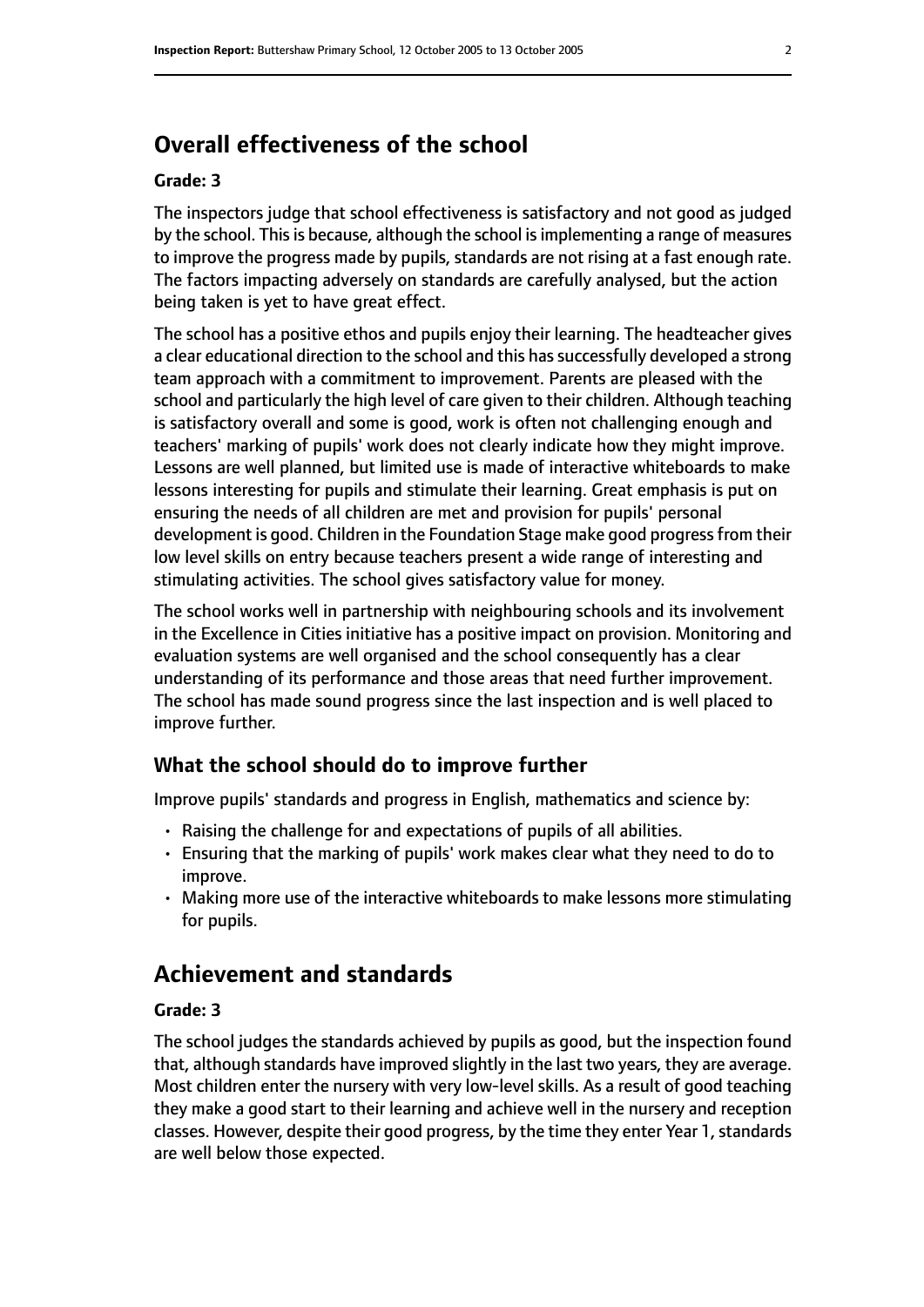In Years 1 and 2 pupils make satisfactory progress, but by the end of Year 2 standards are still significantly below those expected nationally. In Years 3 to 6 pupils continue to make satisfactory progress overall and, whilst the standards they achieve by the end of Year 6 are below those expected nationally overall, they have improved in the last two years. In 2004 pupils' performance compared with that in similar schools was above average in English and broadly average in mathematics. In 2005 pupils' performance again showed improvement in mathematics and a marked improvement in science although results in English were slightly lower. The school is making a determined effort to raise standards and the wide range of strategies being implemented is shown to be having a positive impact. The school's tracking system shows that the progress being made by pupils is improving and most pupils achieve the challenging targets they are set. Pupils with learning difficulties and disabilities are well supported and achieve the targets in their individual education plans. Pupils develop satisfactory skills in using computers, which they use well to help them learn in other subjects.

#### **Personal development and well-being**

#### **Grade: 2**

Pupils like their school and enjoy their learning. The attendance of the great majority is satisfactory but the start of the day is ragged due to late arrivals in the morning. Pupils settle well at the beginning of lessons, try hard and take pride in their work but many need regular reminders to help them sustain their concentration. They are very friendly and interested in talking to visitors although they find sustaining a conversation quite hard to do. Pupils are polite, helpful and mostly behave well so that the school operates as a happy, orderly community.

Pupils' spiritual, moral, social and cultural development is good and is well supported by the strong emphasis that the school places on their personal development. The youngest children have few social skills when they enter school but make good progress and quickly become more self-sufficient and aware of others' needs. Pupils understand about sharing and fairness and are generous in their charitable giving. They work and play together well, with full inclusion of those of different ethnicity or abilities. They behave safely and have a good understanding about healthy living. Assembly themes and many displays encourage thoughtfulness and appreciation of the wider world. Pupils are encouraged to make suggestions as to how their school might be improved through the work of the school council and their views are acted upon.

# **Quality of provision**

### **Teaching and learning**

#### **Grade: 3**

Teaching is satisfactory overall, and inspectors observed some good teaching throughout the school. Lesson planning systematically builds on what pupils have already learned. Most pupils have positive attitudes and enjoy their learning. Behaviour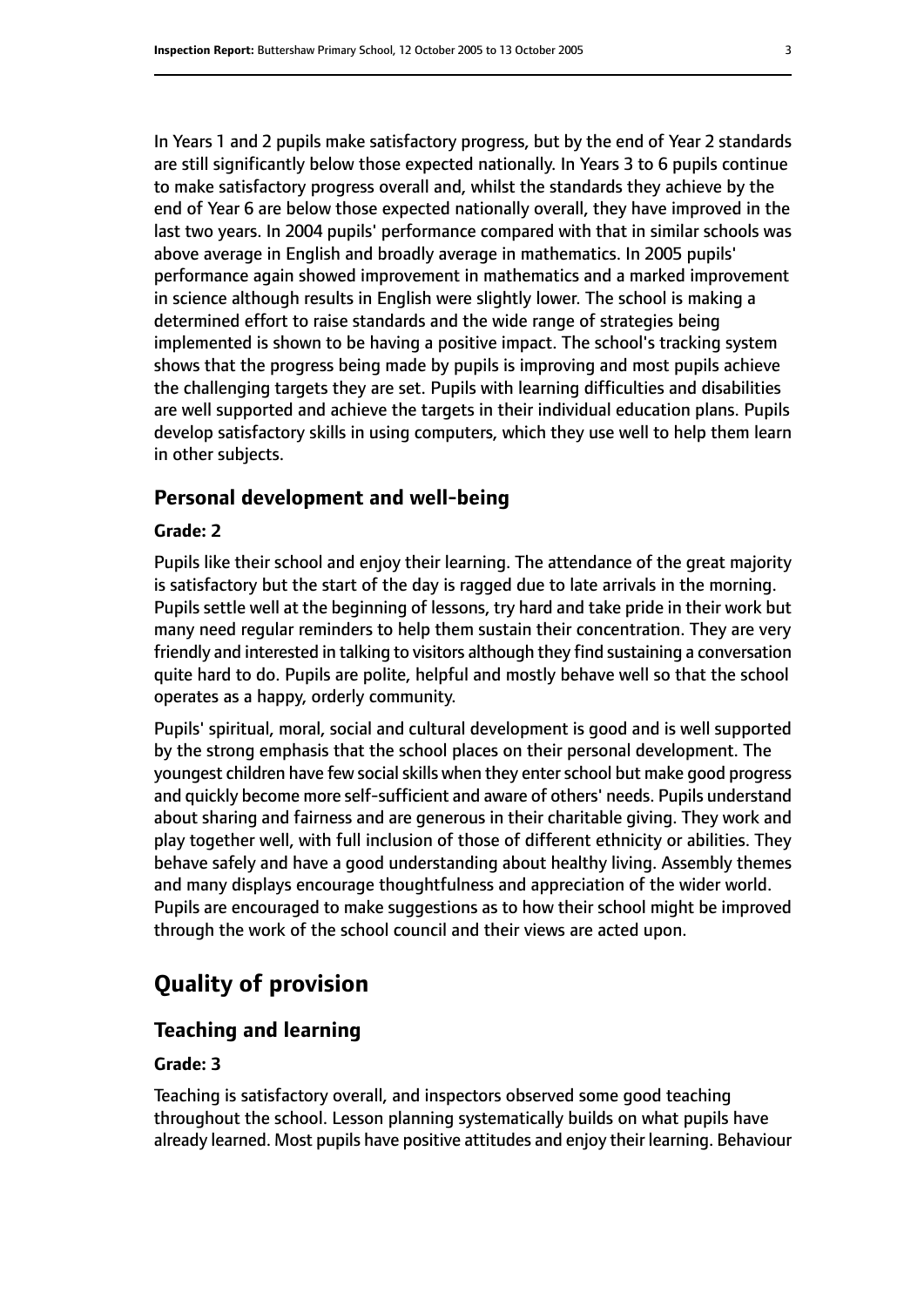is good, though a significant number of pupils have short attention spans and are highly dependent on their teachers. Teaching assistants provide effective support for pupils with learning difficulties and disabilities, who consequently learn well. Teachers use a range of effective strategies to engage and motivate pupils, but insufficient use is made of the recently installed interactive whiteboards to enliven lessons and stimulate pupils. In the more effective lessons observed pupils made good progress as a result of the high expectations, good pace and clear explanations of the teacher. However, in some lessons although other elements are good, pupils' progress is often impeded because the level of challenge and expectation is not high enough. Teachers' questioning techniques are generally effective, but they are not always targeted at individuals to ensure their full involvement.

Pupils' work and progress are systematically assessed and recorded. They are set individual targets in English and mathematics and their work is regularly and positively marked. However, teachers do not use enough developmental comments so that pupils clearly understand how they can improve their work.

## **Curriculum and other activities**

#### **Grade: 3**

The curriculum is satisfactory and complies with national requirements. Due emphasis is placed on developing pupils' basic skills in literacy and numeracy and a wide range of activities are provided to make learning interesting so that pupils enjoy school. Successful approaches are used to improve the curriculum and engage pupils' interest in learning. For example the school has identified the need to improve pupils' calculation skills and has made effective use of interactive displays to develop these skills. Careful attention is given to developing pupils' awareness of the need to stay healthy, take regular exercise and avoid the temptations and risks that they may face as they get older.

The school organises a wide variety of sporting activities, which are supported by the use of coaches from local professional rugby and soccer teams. There are also very good opportunities for visits and residential trips, which are greatly enjoyed by the pupils.

## **Care, guidance and support**

#### **Grade: 2**

Staff work hard and successfully to create a supportive environment in which pupils grow in confidence and self-belief. The school has an unusually high number of vulnerable pupils who need constant help to keep them on track. All staff know pupils well as individuals and there is always someone available with a smile and a listening ear. The work of the learning mentors and a pupil development centre enables pupils to remain in education who would otherwise have been excluded, and others who are floundering, to develop confidence.

There are effective arrangements to ensure the health and safety of pupils, with good supervision throughout the day. Child protection procedures are comprehensive and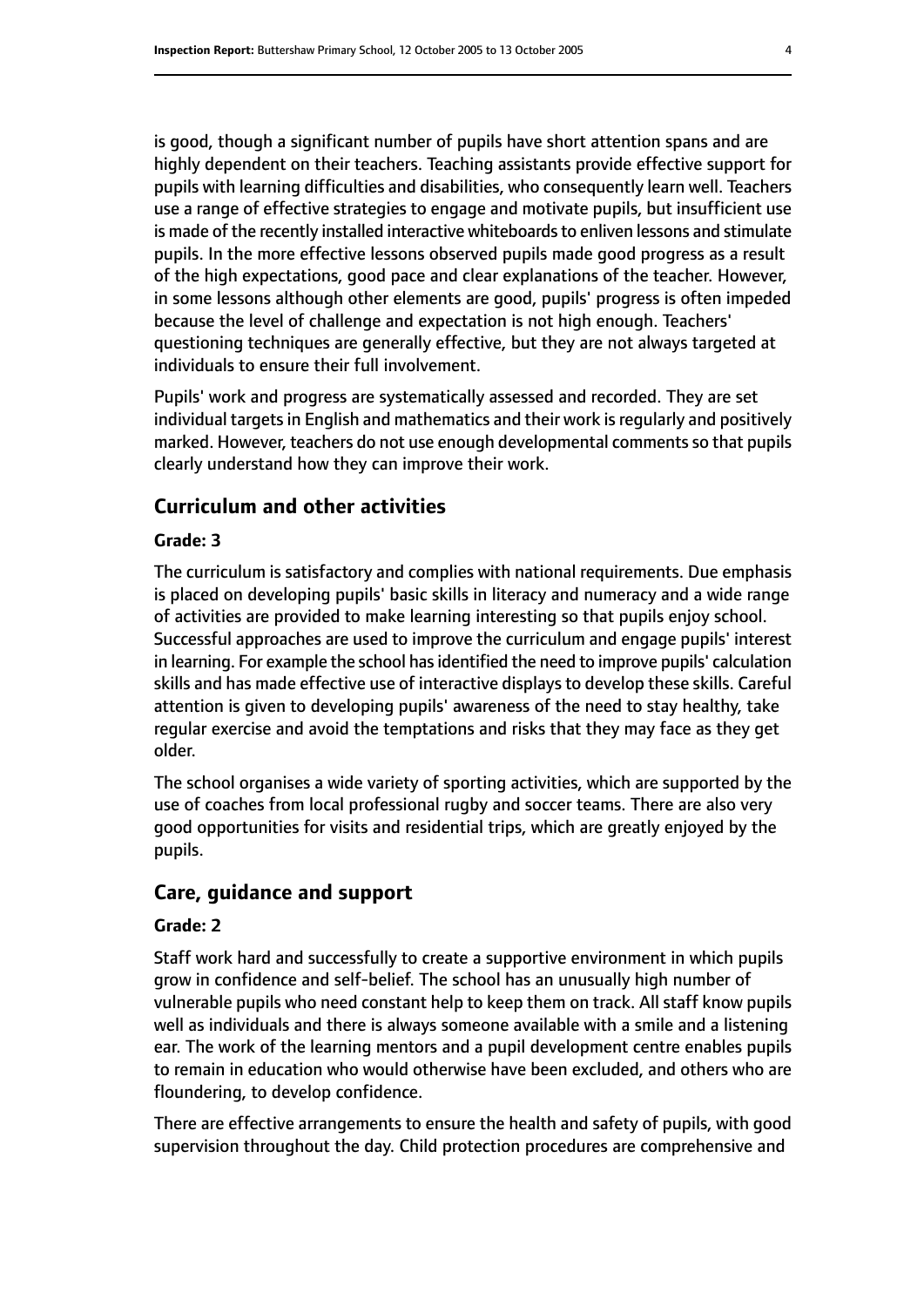pupils are helped to understand their personal rights. There is strong promotion of healthy living. Pupils are aware of their academic targets but, as yet, are not sufficiently aware of precisely what they need to do next to raise the standard of their work.

# **Leadership and management**

#### **Grade: 3**

Leadership and management are satisfactory. The headteacher has a clear vision of a caring community in which every child is important. He makes sure that these priorities run through all aspects of the school's life and a strong emphasis is placed on equality of opportunity. His purposeful leadership presents a good role model for staff. He has worked hard to develop a team approach within the school and is well supported by the deputy headteacher and senior staff. As a result staff collaborate well together and there is a determined approach to improving the progress made by pupils and raising their achievement. Systems are in place to ensure that the school runs smoothly. Resources are used well and staff are carefully deployed. Monitoring and evaluation procedures are well organised and take due account of the views of pupils and parents. This enables areas requiring improvement to be clearly identified. As a result the school improvement plan has a clear focus on raising standards but does not clearly specify the aimed for level of improvement.

Governors fulfil their responsibilities satisfactorily and ensure that the school meets legal requirements. Their role in monitoring and evaluating the work of the school is not well developed, but they have a reasonable awareness of the school's strengths and weaknesses and provide suitable challenge and support to the headteacher and staff.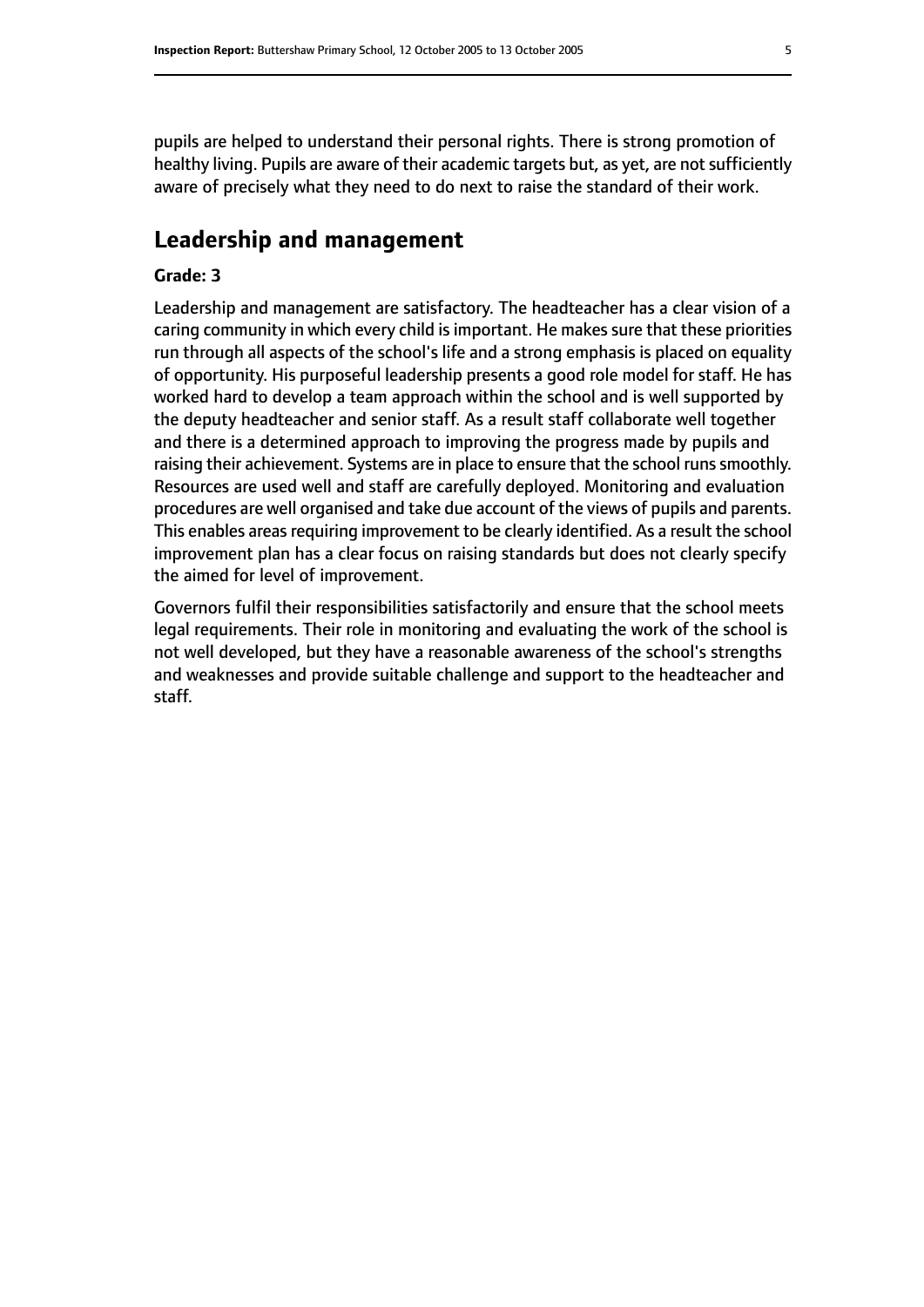**Any complaints about the inspection or the report should be made following the procedures set out inthe guidance 'Complaints about school inspection', whichis available from Ofsted's website: www.ofsted.gov.uk.**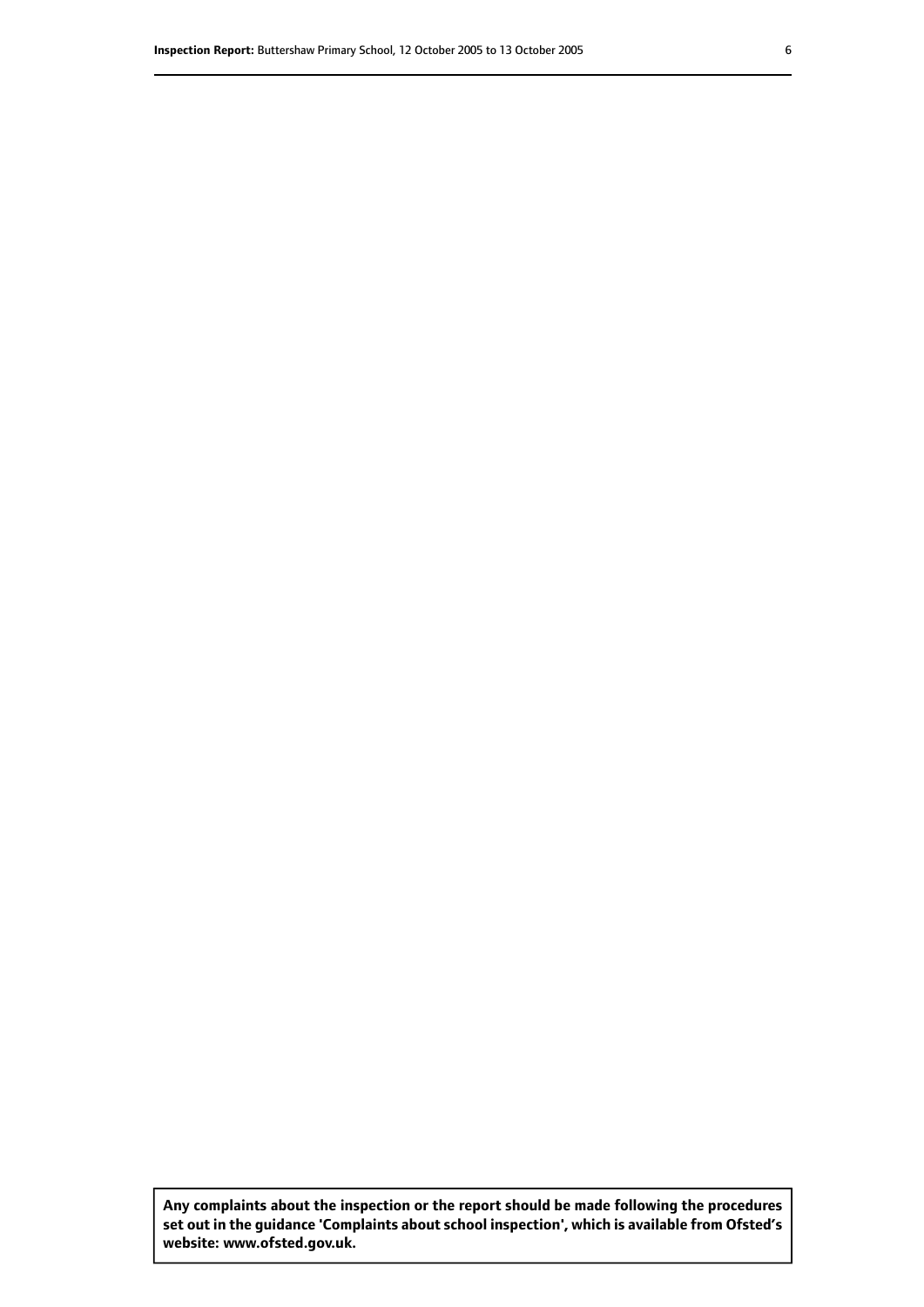# **Inspection judgements**

| Key to judgements: grade 1 is outstanding, grade 2 good, grade 3 | <b>School</b>  | $16-19$ |
|------------------------------------------------------------------|----------------|---------|
| satisfactory, and grade 4 inadequate                             | <b>Overall</b> |         |

#### **Overall effectiveness**

| How effective, efficient and inclusive is the provision of education,<br>integrated care and any extended services in meeting the needs of<br>learners? |     | NА        |
|---------------------------------------------------------------------------------------------------------------------------------------------------------|-----|-----------|
| How well does the school work in partnership with others to promote<br>learners' well-being?                                                            |     | NА        |
| The quality and standards in foundation stage                                                                                                           |     | <b>NA</b> |
| The effectiveness of the school's self-evaluation                                                                                                       |     | NА        |
| The capacity to make any necessary improvements                                                                                                         | Yes | NА        |
| Effective steps have been taken to promote improvement since the last<br>inspection                                                                     | Yes | <b>NA</b> |

#### **Achievement and standards**

| How well do learners achieve?                                                                               | ΝA        |
|-------------------------------------------------------------------------------------------------------------|-----------|
| The standards <sup>1</sup> reached by learners                                                              | NА        |
| How well learners make progress, taking account of any significant variations<br>between groups of learners | <b>NA</b> |
| How well learners with learning difficulties and disabilities make progress                                 | <b>NA</b> |

#### **Personal development and well-being**

| How good is the overall personal development and well-being of the<br>learners?                                  | ΝA        |
|------------------------------------------------------------------------------------------------------------------|-----------|
|                                                                                                                  |           |
| The extent of learners' spiritual, moral, social and cultural development                                        | <b>NA</b> |
| The behaviour of learners                                                                                        | <b>NA</b> |
| The attendance of learners                                                                                       | <b>NA</b> |
| How well learners enjoy their education                                                                          | <b>NA</b> |
| The extent to which learners adopt safe practices                                                                | <b>NA</b> |
| The extent to which learners adopt healthy lifestyles                                                            | <b>NA</b> |
| The extent to which learners make a positive contribution to the community                                       | <b>NA</b> |
| How well learners develop workplace and other skills that will contribute to<br>their future economic well-being | <b>NA</b> |

## **The quality of provision**

| How effective are teaching and learning in meeting the full range of<br>the learners' needs?          | ΝA |
|-------------------------------------------------------------------------------------------------------|----|
| How well do the curriculum and other activities meet the range of<br>needs and interests of learners? | ΝA |
| How well are learners cared for, guided and supported?                                                | NА |

 $^1$  Grade 1 - Exceptionally and consistently high; Grade 2 - Generally above average with none significantly below average; Grade 3 - Broadly average; Grade 4 - Exceptionally low.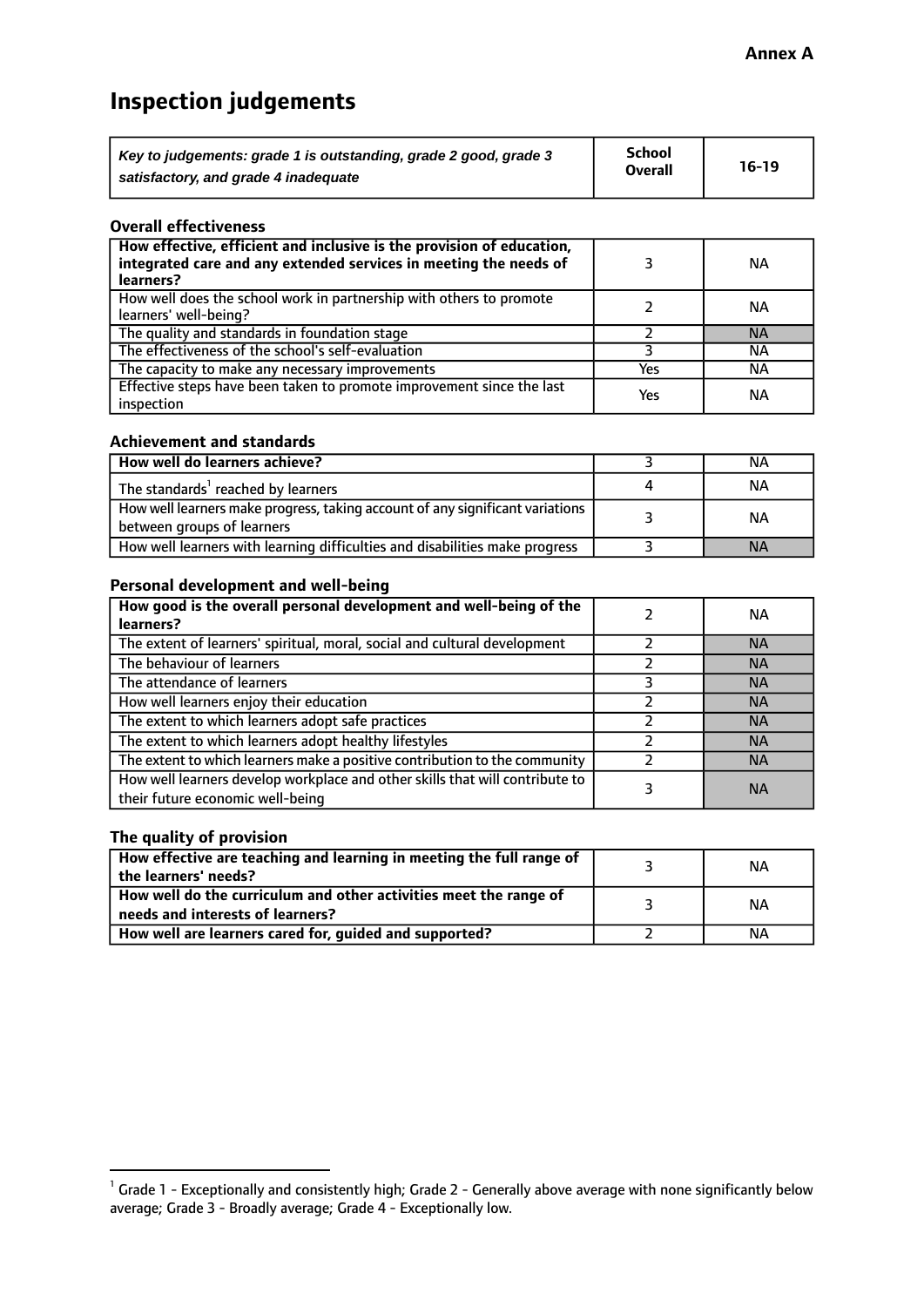# **Leadership and management**

| How effective are leadership and management in raising achievement<br>and supporting all learners?                                              |     | NA.       |
|-------------------------------------------------------------------------------------------------------------------------------------------------|-----|-----------|
| How effectively leaders and managers at all levels set clear direction leading<br>to improvement and promote high quality of care and education |     | <b>NA</b> |
| How effectively performance is monitored, evaluated and improved to meet<br>challenging targets, through quality assurance and self-review      |     | <b>NA</b> |
| How well equality of opportunity is promoted and discrimination tackled so<br>that all learners achieve as well as they can                     |     | <b>NA</b> |
| How effectively and efficiently resources are deployed to achieve value for<br>money                                                            |     | <b>NA</b> |
| The extent to which governors and other supervisory boards discharge their<br>responsibilities                                                  |     | <b>NA</b> |
| The adequacy and suitability of staff to ensure that learners are protected                                                                     | Yes | <b>NA</b> |

| The extent to which schools enable learners to be healthy                                     |            |  |
|-----------------------------------------------------------------------------------------------|------------|--|
| Learners are encouraged and enabled to eat and drink healthily                                | Yes        |  |
| Learners are encouraged and enabled to take regular exercise                                  | Yes        |  |
| Learners are discouraged from smoking and substance abuse                                     | <b>Yes</b> |  |
| Learners are educated about sexual health                                                     | <b>Yes</b> |  |
| The extent to which providers ensure that learners stay safe                                  |            |  |
| Procedures for safequarding learners meet current government requirements                     | Yes        |  |
| Risk assessment procedures and related staff training are in place                            | Yes        |  |
| Action is taken to reduce anti-social behaviour, such as bullying and racism                  | Yes        |  |
| Learners are taught about key risks and how to deal with them                                 |            |  |
| The extent to which learners make a positive contribution                                     |            |  |
| Learners are helped to develop stable, positive relationships                                 | Yes        |  |
| Learners, individually and collectively, participate in making decisions that affect them     |            |  |
| Learners are encouraged to initiate, participate in and manage activities in school and the   |            |  |
| wider community                                                                               | <b>Yes</b> |  |
| The extent to which schools enable learners to achieve economic well-being                    |            |  |
| There is provision to promote learners' basic skills                                          | Yes        |  |
| Learners have opportunities to develop enterprise skills and work in teams                    | <b>Yes</b> |  |
| Careers education and guidance is provided to all learners in key stage 3 and 4 and the sixth | <b>NA</b>  |  |
| form                                                                                          |            |  |
| Education for all learners aged 14-19 provides an understanding of employment and the         | NА         |  |
| economy                                                                                       |            |  |